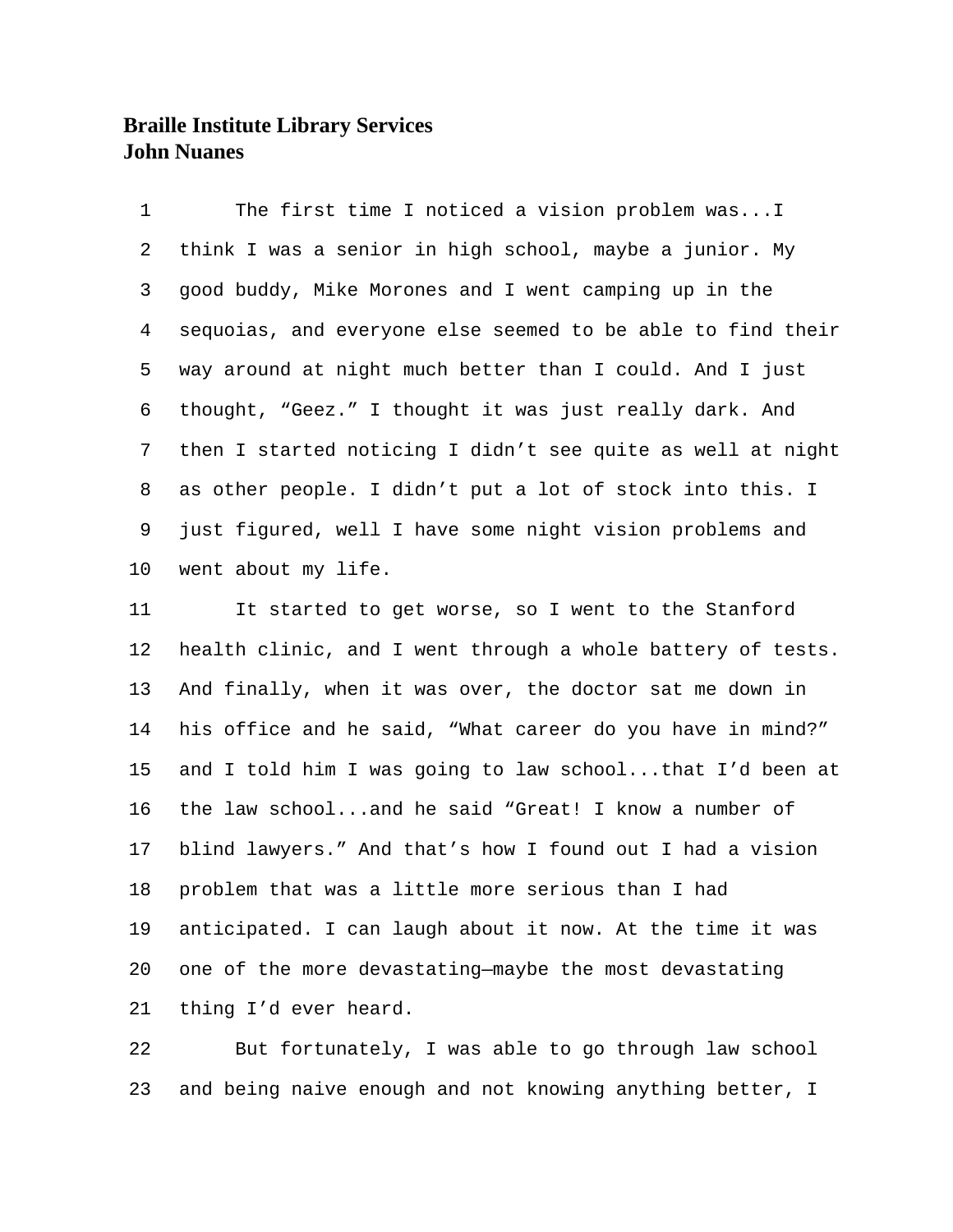just assumed I'd be able to get a job in the entertainment field. And for whatever reason—luck, karma, whatever you want to call it—I was hired by Universal, and I really loved working there. It was a great job. There was a point at which as my vision was going, it became very difficult to get through those...those legal briefs and all that reading that you have to do as a lawyer. And I approached my partners and said "This isn't fair to you. It's not fair to the clients. I think I need to move onto something else and give up the every day practice of law," which I did.

 And my mother kept telling me to come to the Braille Institute, and I kept saying "Yeah, right, mom." And I'm a tour guide here, and the reason I mention that is that when I give a tour here in the library I always tell people "You should always listen to your mother, 'cause your mother is always right."

 I took a ceramics class and—only because I had to—and I don't want to say I'm gonna...you know...a famous artist or incredibly skilled, but the teachers here made me realize I do have some talent. Again, I'm not, you know, going to win any awards or anything, but I can create some things that are actually very nice and give as gifts and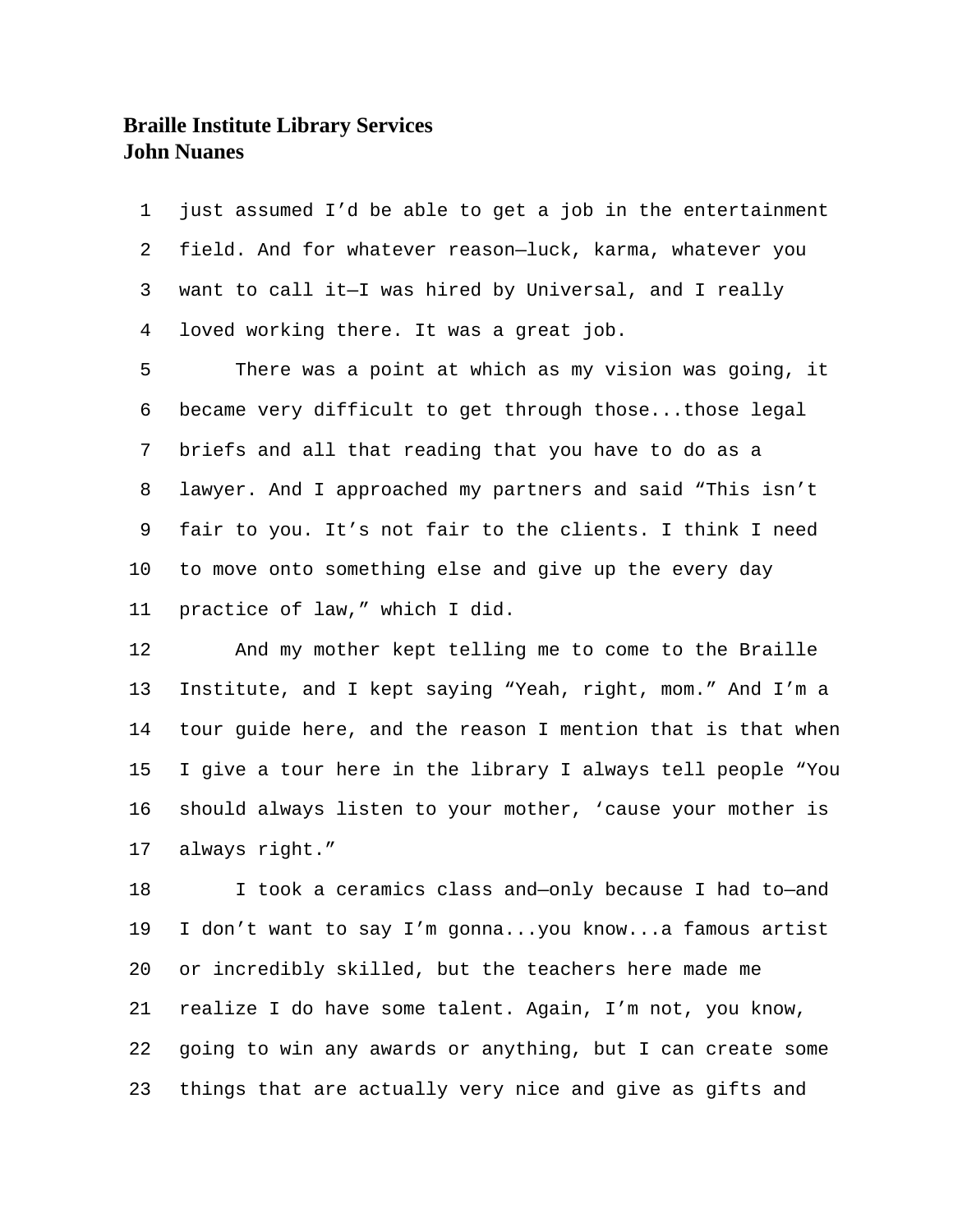that we can display on our house without embarrassment. That was a real...ummm...that was a real eye-opener, if you will. I'm sorry, I tried to use something else, but... I teach the history of film, where we show movies; we watch them, if you will. I talk about the film and its importance, if it has importance, and the actors. And sometimes they're descriptive where they have a narrator describing the action. *Double Indemnity*, 'cause you have a narrator who describes much of what's happening...that works really well in a class like that.

 And then, of course, the library is wonderful. I mean, all the books that are available. As someone who has always loved to read...to have all these books available to you on tape and, you know, all the benefits that come with it in being able to pick up a book and return it here to the library...which I'm down here anyway...or mail it back, is just wonderful. It's a wonderful service, and it's just expanded my horizons greatly 'cause I read so many books now.

 I've thought about this many times...in some ways it's been a positive... Well, it definitely has been a positive. I sometimes wonder if it's better that it happened than not. I mean, obviously, I'd like to have my vision back.